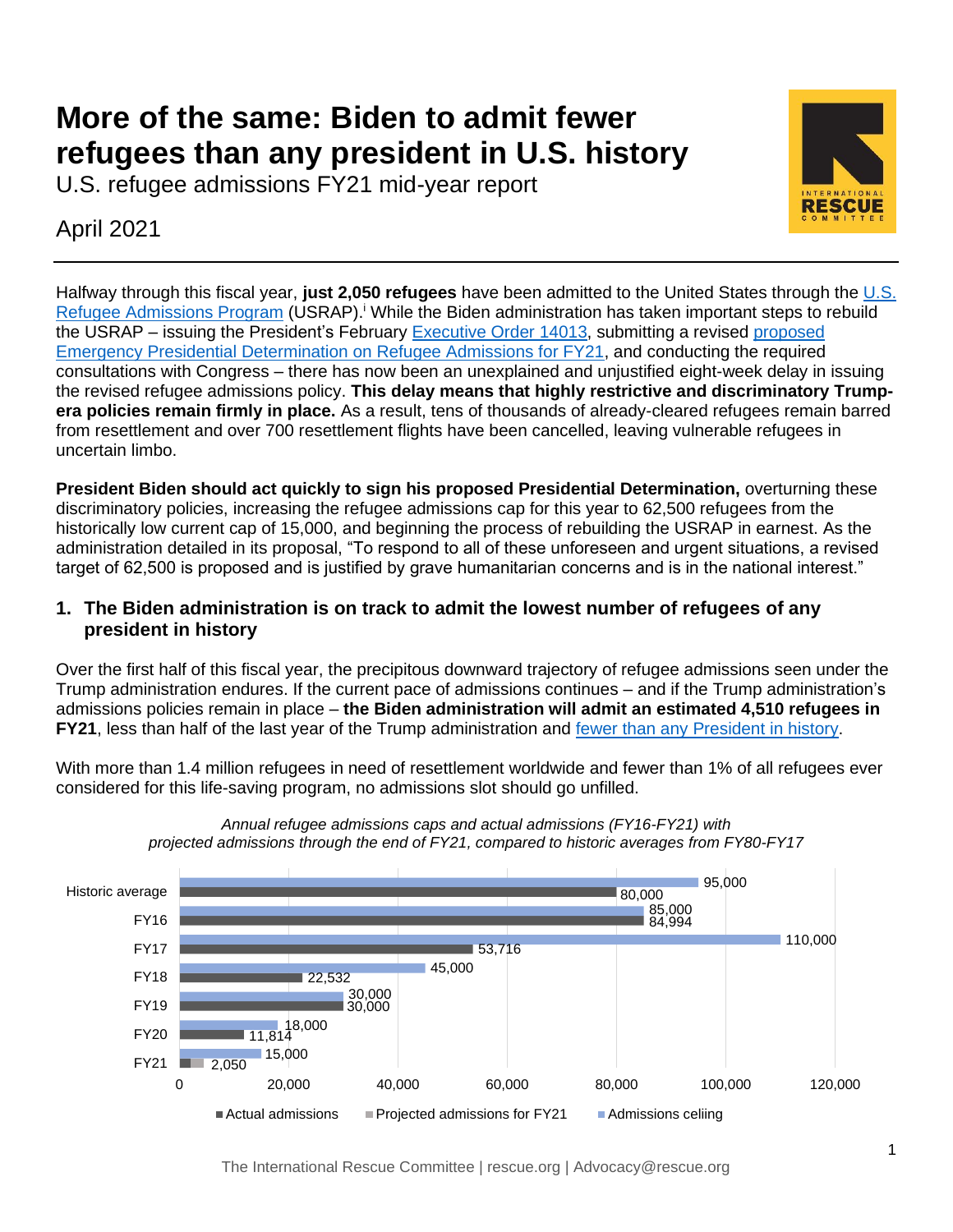#### **2. The Biden administration is denying resettlement to refugees fleeing the world's worst displacement crises**

In addition to the historically low refugee admissions cap of 15,000, current admissions policy (President Trump's October 2020 [Presidential Determination on Refugee Admissions for FY21\)](https://www.federalregister.gov/documents/2020/11/06/2020-24912/presidential-determination-on-refugee-admissions-for-fiscal-year-2021) remains in effect. This policy precludes the resettlement of any refugee who does not fit into highly restrictive admissions categories and bans the resettlement of refugees from Somalia, Syria, and Yemen except in narrow cases. These categories have a strong impact on the composition of refugees admitted to the U.S., **with an exclusionary impact on Muslim refugees and those fleeing the world's worst crises in Africa, Asia, and the Middle East**.

Syrian refugees represent the population with the highest resettlement needs for the fifth year in a row – estimated at over 592,000 individuals in 2021 and accounting for over 40% of all needs globally. **Yet, just 42 Syrian refugees have been resettled to the U.S. this fiscal year. By contrast, 1,285 Syrian refugees were resettled in the first half of FY16.**

Refugees from **Yemen** – which has remained at the top of the IRC's [Emergency Watchlist](https://www.rescue.org/sites/default/files/document/5481/2021emergencywatchlistirc.pdf) for three years – face a humanitarian crisis on the brink of catastrophe, harrowing violence, and the risk of famine. **Zero Yemeni refugees have been admitted this fiscal year.**

**Africa** has been the region with the highest resettlement needs in the world since 2017, with protracted refugee crises in the Democratic Republic of the Congo, South Sudan, and Sudan topping the list of resettlement needs. **Yet just 682 African refugees have been admitted this fiscal year, a 94% drop compared to the same time frame in FY16.** 

| <b>Country of origin</b> | FY16 (Q1-Q2) | FY21 (Q1-Q2) | <b>Percent difference</b> |
|--------------------------|--------------|--------------|---------------------------|
| 1. Syria                 | 1,285        | 42           | $-97%$                    |
| 2. DRC                   | 4,040        | 555          | $-86%$                    |
| 3. South Sudan           | 93           | 0            | $-100%$                   |
| Afghanistan<br>4.        | 1,050        | 90           | $-91%$                    |
| Sudan<br>5.              | 460          | 12           | $-97%$                    |

*Refugee admissions from the top five countries of origin by resettlement needs (FY16 Q1-Q2 and FY21 Q1-Q2)*

#### **3. Despite surging need for protection across the Americas, the Biden administration is not utilizing resettlement as a critical tool to offer refuge to the most vulnerable**

Refugee resettlement is one part of a comprehensive approach to meet the global displacement crisis, in the Americas and across the world. In February, President Biden rightfully announced a multi-pronged approach toward managing forced displacement in the Americas with [Executive Order 14010,](https://www.whitehouse.gov/briefing-room/presidential-actions/2021/02/02/executive-order-creating-a-comprehensive-regional-framework-to-address-the-causes-of-migration-to-manage-migration-throughout-north-and-central-america-and-to-provide-safe-and-orderly-processing/) which includes the expansion of resettlement opportunities in the region. This directive is timely: the number of refugees in the Americas predicted to need resettlement is estimated to have increased to 29,374 people from 2020 to 2021, a 489% increase.

Yet, this fiscal year, just 139 refugees from the Northern Central American countries of **El Salvador, Guatemala, and Honduras** have been resettled to the U.S. Only 1 **Venezuelan** refugee has been resettled, despite these nationals representing 72% of all resettlement needs in the Americas.

By delaying critical policy changes and stalling the rebuilding of the USRAP, **the administration is ignoring a critical tool for addressing the refugee crisis in the hemisphere**. In order to credibly encourage countries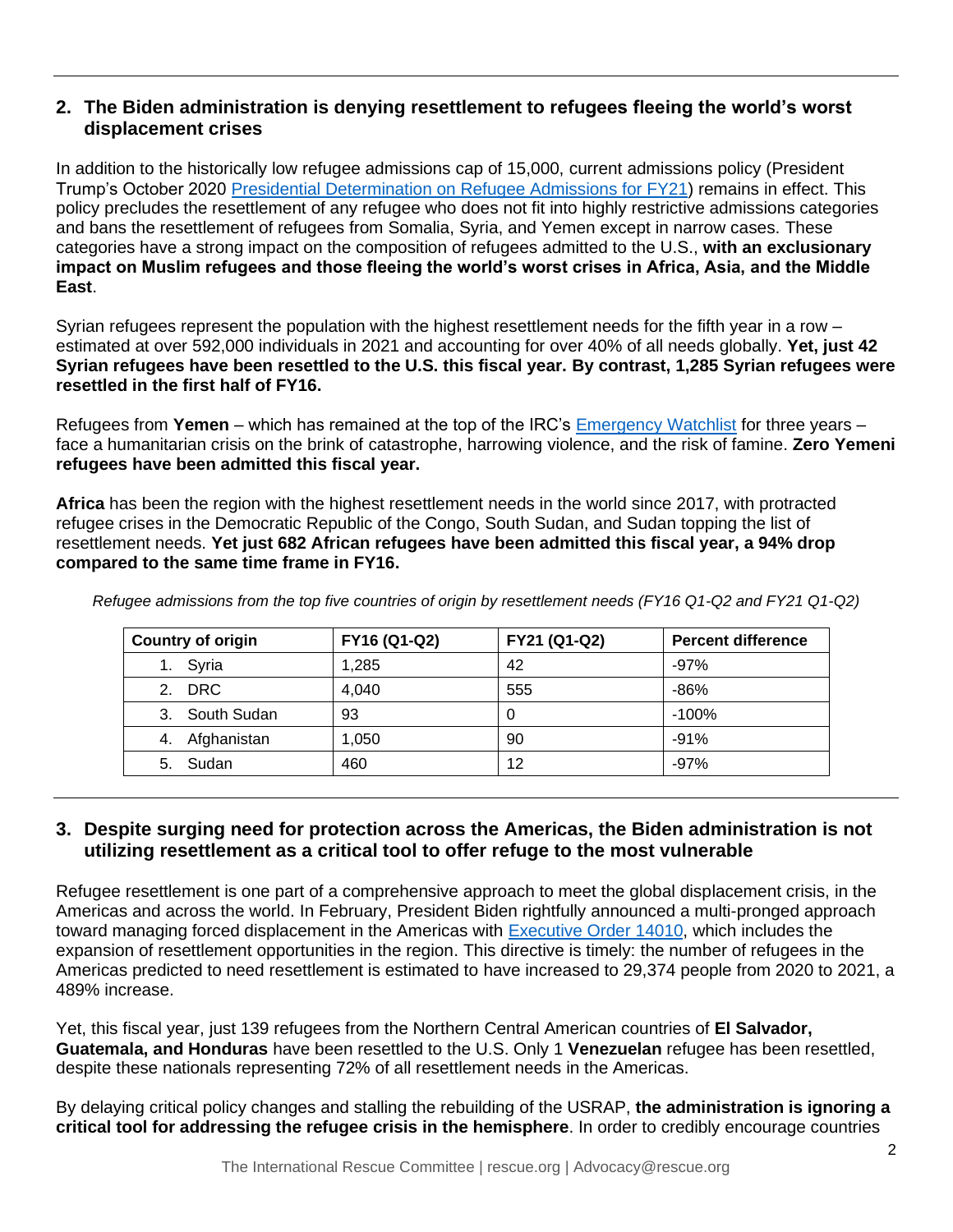in the region to strengthen their own capacity to welcome asylum seekers and resettle refugees, it is necessary for the U.S. to restore its own protection systems.

| <b>Country of origin</b> | <b>Resettlement needs</b> | FY21 (Q1-Q2) |  |  |
|--------------------------|---------------------------|--------------|--|--|
| The Americas             | 29,195                    | 141          |  |  |
| Countries of concern     |                           |              |  |  |
| El Salvador              | 850                       | 89           |  |  |
| Guatemala                | 4,020                     | 16           |  |  |
| Honduras                 | 1,075                     | 34           |  |  |
| Venezuela                | 21,239                    |              |  |  |

*Projected resettlement needs in 2021 and refugee admissions (FY21 Q1-Q2) from the Americas* 

## **4. Muslim refugees are disproportionately impacted by Trump-era admissions policies**

The current admissions policies have amounted to a **de facto ban on many Muslim refugees**. These policies, in the sordid tradition of the Muslim and Africa Ban, have undeniably discriminatory impacts along lines of nationality and religion.

Because the State Department no longer releases demographic data on refugee admissions, we do not have data on the religious adherence of refugees resettled to the U.S. over the first half of this fiscal year. However, data collected over the last four years suggests a strong trend line: **admissions of Muslim refugees dropped from 46% of all admissions in FY16 to just 22% in FY20**.



*Admissions of Muslim, Christian, and other refugees as a share of total admissions (FY16-FY20)*

#### **5. Admissions of refugees from countries subject to "extreme vetting" remain at a near halt**

**Current refugee security vetting practices have ground admissions of certain refugees to a near complete stop.** Security Advisory Opinions (SAOs) are an additional security mechanism to screen refugees through a multi-agency process beyond the standard security vetting for refugees. In October 2017, the Trump administration expanded automatic SAO clearance requirements for certain demographic profiles from a set of **largely Muslim-majority** countries and stateless Palestinians**.**

The International Refugee Assistance Project found that this policy change amounted to an [exploitation of](https://refugeerights.org/news-resources/press-release-irap-report-reveals-trump-administration-exploiting-extreme-vetting-to-decimate-refugee-program)  ["extreme vetting" practices](https://refugeerights.org/news-resources/press-release-irap-report-reveals-trump-administration-exploiting-extreme-vetting-to-decimate-refugee-program) to decimate refugee processing. **In the first half of FY21, 16% of all refugee arrivals came from these countries, compared to a share of more than 40% in the first half of FY16.**